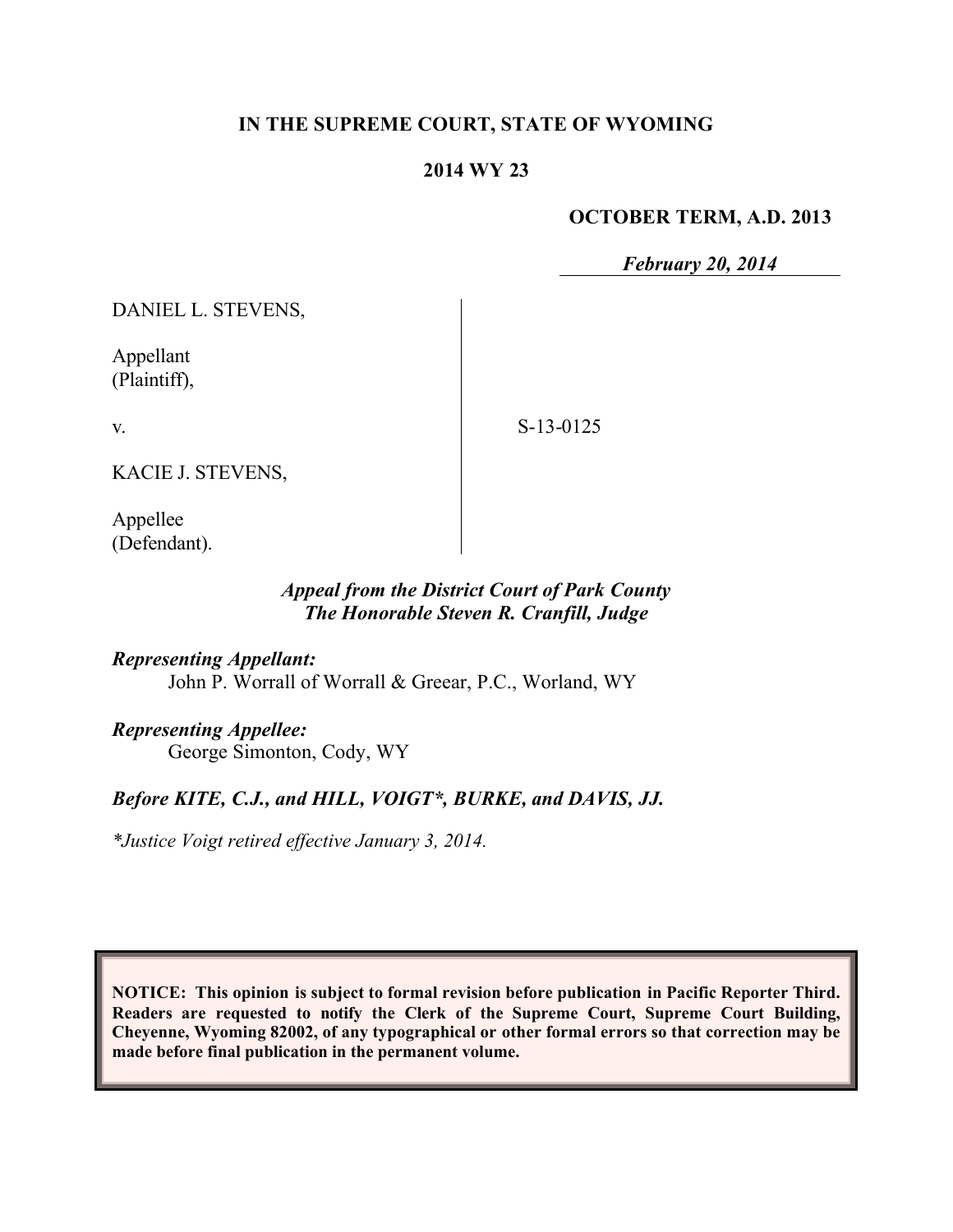### **HILL,** Justice.

[¶1] In his appeal from a divorce decree, Father challenges the district court's property division, alimony award, child support determination, and custody award. We affirm.

#### **ISSUES**

[¶2] Father states the following five issues for our consideration:

- 1. The District Court abused its discretion in the division of property between the parties in this matter.
- 2. The District Court abused its discretion in determining to award alimony to the Appellee.
- 3. The District Court abused its discretion in failing to determine that the Appellee was voluntarily under employed (sic) as a hostess at a local restaurant rather than at her chosen profession as a Certified Public Accountant and in other ways in calculating child support.
- 4. The District Court abused its discretion in determining the custody and visitation of the minor children in this matter.
- 5. The District Court abused its discretion in reaching its decision in this matter as a whole.

## **FACTS**

[¶3] Daniel L. Stevens (Father) and Kacie J. Stevens (Mother) were married in October of 2004. After marrying, Mother earned her Certified Public Accountant (CPA) degree, and worked as an accountant for about nine months at the beginning of the marriage. After the couple had two children, Mother became a stay-at-home mom.

[¶4] Father filed for divorce in November of 2011. Mother and the children, ages 6 and 3 at the time of trial, moved into a rental home owned by Mother's father. Father exercised his agreed upon visitation. To produce some income, Mother worked as a waitress in a Cody, Wyoming restaurant.

[¶5] The parties' relationship devolved to the point that communication became difficult. Even the longtime relationship between their families became strained. Unable to reach a settlement, the parties proceeded to trial in November of 2012. The trial lasted three days, and a divorce decree was entered by the trial court on March 15, 2013. In it,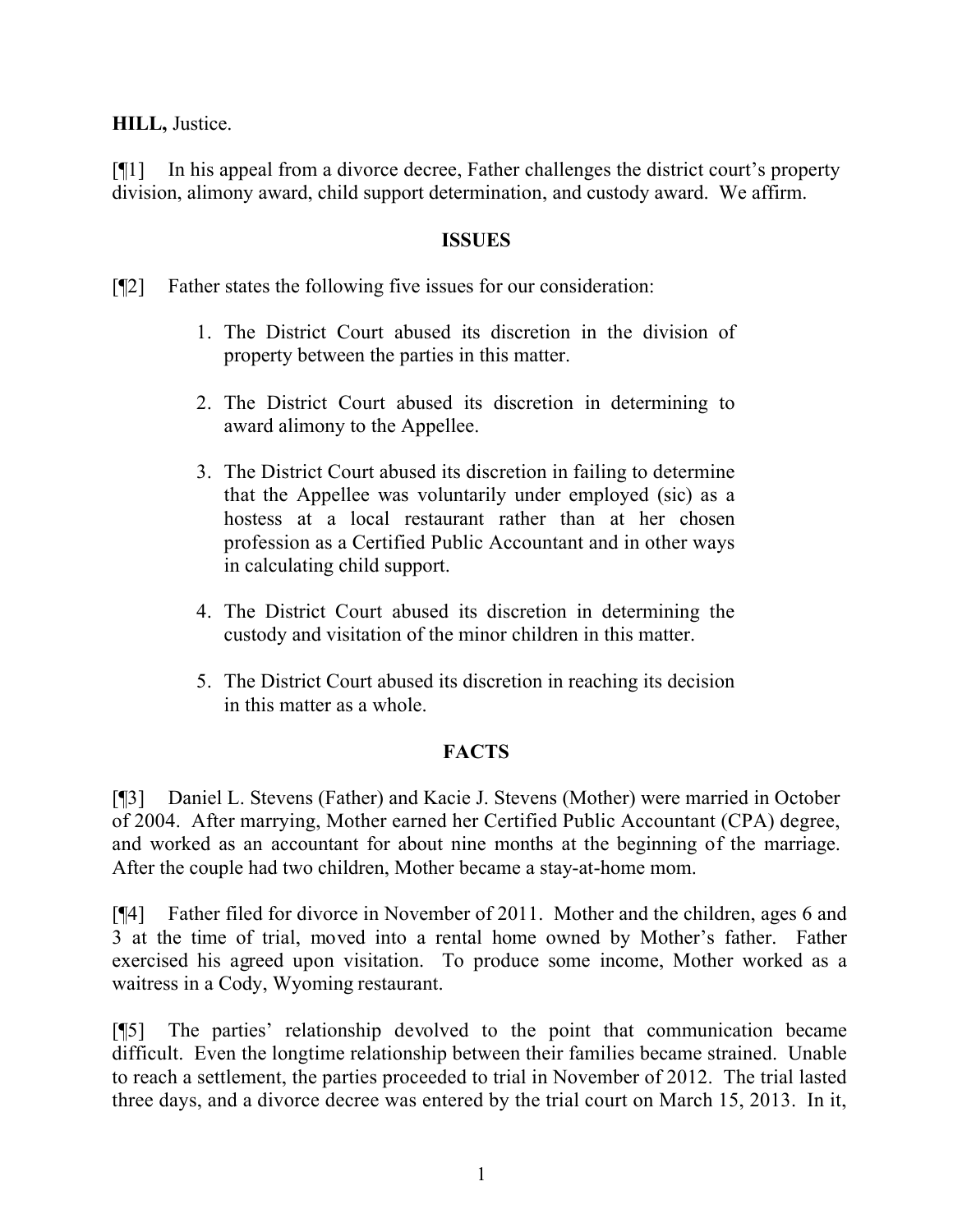the court awarded Mother "physical custody" of the children, with visitation for Father. The court revised its decree several times to reflect its final decision. An accidental omission was made regarding Father's summer visitation. Father was granted six weeks per summer of visitation, as well as every other weekend, and one weekday. To calculate child support, the court calculated Father's monthly income at \$23,670.22 and Mother's to be \$934.41. Father's income included \$9,090.91 he paid as part of a business succession plan. Using these figures, the court ordered Father to pay child support in the amount of \$2,275.69 per month. In the division of marital property, the court awarded Father the marital home and its debt. The home, valued at \$403,100.00, was subject to a mortgage of \$279,000.00. After further dividing the parties' investment accounts and other property, the court declared Father owed Mother \$135,099.00 in cash, and ordered him to pay that amount in 36 monthly installments of \$3,750.00. Finally, the court also ordered Father to pay alimony of \$2,000.00 per month for five years.

[¶6] Father timely filed his notice of appeal.

#### **STANDARD OF REVIEW**

[¶7] The overall standard to be used in this case is abuse of discretion. Specifically to the issues, we have stated as follows regarding the division of marital property:

> The district court has broad discretion to divide marital property in a divorce. *Root v. Root*, 2003 WY 36, ¶ 8, 65 P.3d 41, 44 (Wyo. 2003). *See also*, Wyo. Stat. Ann. § 20-2- 114 (LexisNexis 2009). We review the district court's disposition of marital property using the abuse of discretion standard. *Sweat v. Sweat*, 2003 WY 82, ¶ 6, 72 P.3d 276, 278 (Wyo. 2003). "An abuse of discretion occurs when the property disposition shocks the conscience of this court and appears to be so unfair and inequitable that reasonable people cannot abide it." *Hall v. Hall*, 2002 WY 30, ¶ 12, 40 P.3d 1228, 1230 (Wyo. 2002). In determining whether the district court abused its discretion, we consider only the evidence of the successful party and grant to that party every favorable inference that can be drawn from the record. *Sweat*, ¶ 6, 72 P.3d at 278. *See also*, *Welch v. Welch*, 2003 WY 168, ¶ 4, 81 P.3d 937, 938 (Wyo. 2003).

*Sanning v. Sanning*, 2010 WY 78, ¶ 8, 233 P.3d 922, 923 (Wyo. 2010).

[¶8] The abuse of discretion remains the same as to the remaining issues – child custody, visitation, child support, and alimony – and regarding these we have stated: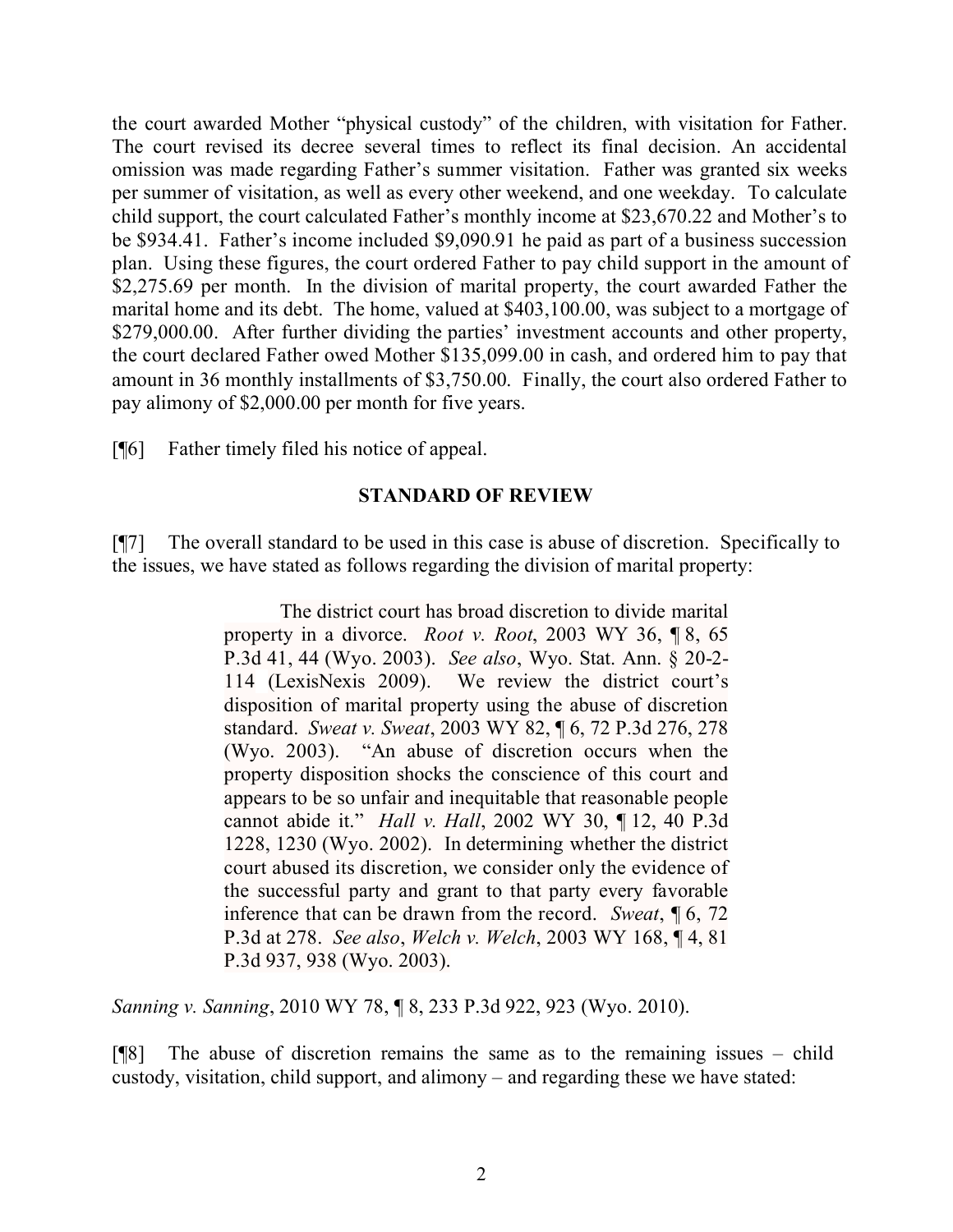Custody, visitation, child support, and alimony are all committed to the sound discretion of the district court. *Scherer v. Scherer*, 931 P.2d 251, 253-54 (Wyo. 1997); *Triggs v. Triggs*, 920 P.2d 653, 657 (Wyo. 1996); *Basolo v. Basolo*, 907 P.2d 348, 352 (Wyo. 1995). It has been our consistent principle that in custody matters, the welfare and needs of the children are to be given paramount consideration. *Scherer*, 931 P.2d at 254; *Rowan v. Rowan*, 786 P.2d 886, 890 (Wyo. 1990); *see also Gurney v. Gurney*, 899 P.2d 52, 55 (Wyo. 1995); and *Fink v. Fink*, 685 P.2d 34, 36 (Wyo. 1984). The determination of the best interests of the child is a question for the trier of fact. "We do not overturn the decision of the trial court unless we are persuaded of an abuse of discretion or the presence of a violation of some legal principle." *Fink*, 685 P.2d at 36.

A court does not abuse its discretion unless it acts in a manner which exceeds the bounds of reason under the circumstances. *Pinther v. Pinther*, 888 P.2d 1250, 1252 (Wyo. 1995) (*quoting Dowdy v. Dowdy*, 864 P.2d 439, 440 (Wyo. 1993)). Our review entails evaluation of the sufficiency of the evidence to support the district court's decision, and we afford the prevailing party every favorable inference while omitting any consideration of evidence presented by the unsuccessful party. *Triggs*, 920 P.2d at 657; *Cranston v. Cranston*, 879 P.2d 345, 351 (Wyo. 1994). Findings of fact not supported by the evidence, contrary to the evidence, or against the great weight of the evidence cannot be sustained. *Jones v. Jones*, 858 P.2d 289, 291 (Wyo. 1993). Similarly, an abuse of discretion is present "'when a material factor deserving significant weight is ignored.'" *Triggs*, 920 P.2d at 657 (quoting *Vanasse v. Ramsay*, 847 P.2d 993, 996 (Wyo. 1993)).

*Bingham v. Bingham,* 2007 WY 145, ¶ 10, 167 P.3d 14, 17-18 (Wyo. 2007).

#### **DISCUSSION**

#### *Property Division*

[¶9] Father contends that the district court abused its discretion when it divided the parties' property in two specific areas. First, Father argues that he was improperly required to reimburse Mother for \$33,000.00 in equity in the marital home. He contends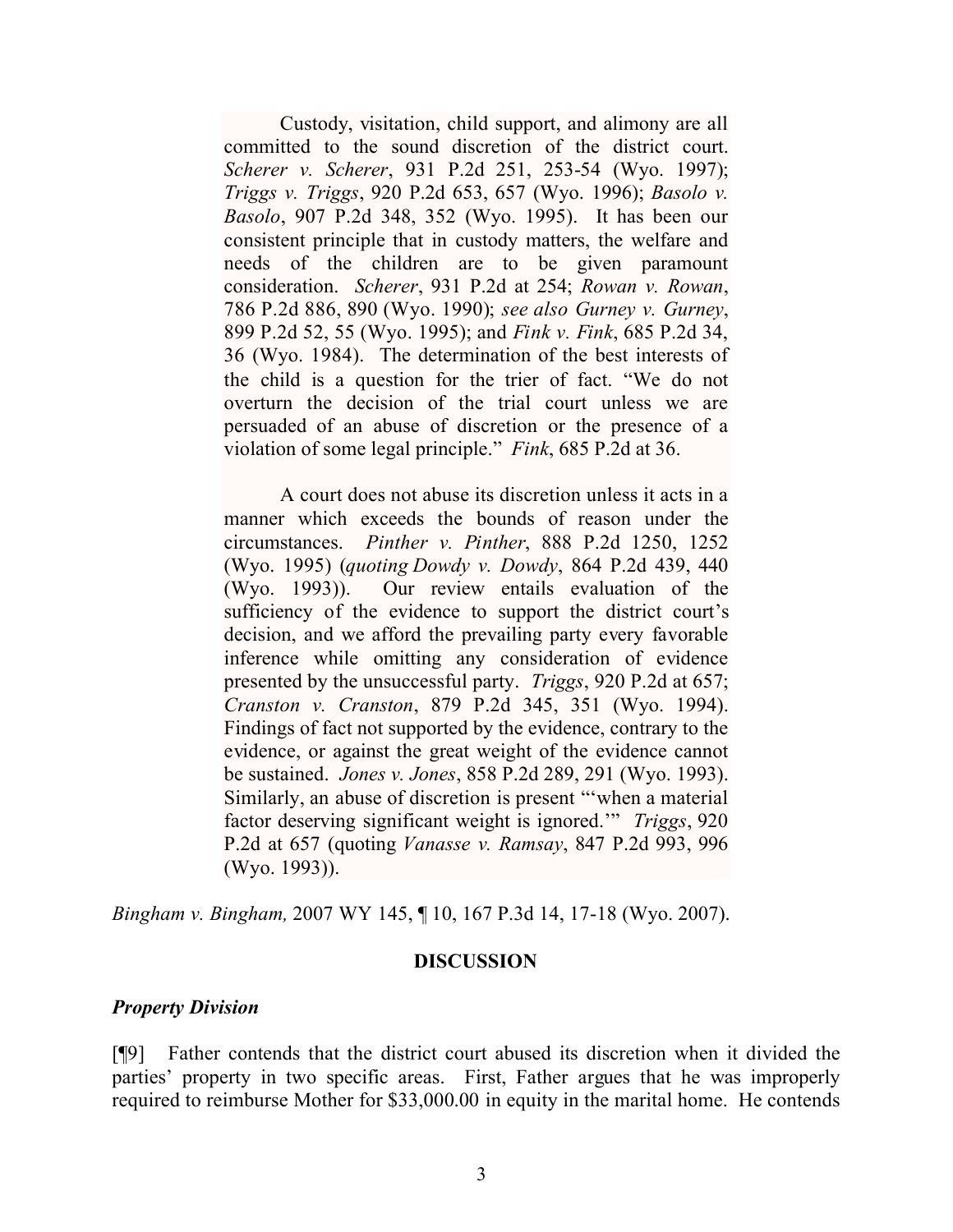that Mother had already realized that equity when the parties originally refinanced the mortgage, and if he is made to pay, Mother will twice receive her share of the equity. Second, Father contends that the district court failed to consider the tax consequences of awarding him retirement accounts and giving Mother dollar-for-dollar credit against such awards. Mother responds that the overall distribution was not unfair.

[¶10] In property division cases we look to Wyo. Stat. Ann. § 20-2-114 (LexisNexis 2013), which states:

## **§ 20-2-114. Disposition of property to be equitable; factors; alimony generally.**

(a) ... [I]n granting a divorce, the court shall make such disposition of the property of the parties as appears just and equitable, having regard for the respective merits of the parties and the condition in which they will be left by the divorce, the party through whom the property was acquired and the burdens imposed upon the property for the benefit of either party and children. The court may decree to either party reasonable alimony out of the estate of the other having regard for the other's ability to pay and may order so much of the other's real estate or the rents and profits thereof as is necessary be assigned and set out to either party for life, or may decree a specific sum be paid by either party.

Also regarding property division, this Court stated that

[t]he trial court possesses a great amount of discretion in dividing marital property. A just and equitable division of property is just as likely not to be equal. *Carlton v. Carlton*, 997 P.2d 1028, 1032 (Wyo. 2000). Although the trial court cannot divide the property in such a way that it would punish one of the parties, it may consider fault of the respective parties, together with all other facts and circumstances surrounding the dissolution of the marriage in dividing a couple's marital assets. 997 P.2d at 1034. We are required to limit our review of the record to an evaluation of whether the trial court's decision was supported by sufficient evidence, and we afford to the prevailing party every favorable inference while omitting any consideration of evidence presented by the unsuccessful party. *Id*. Findings of fact not supported by the evidence, contrary to the evidence, or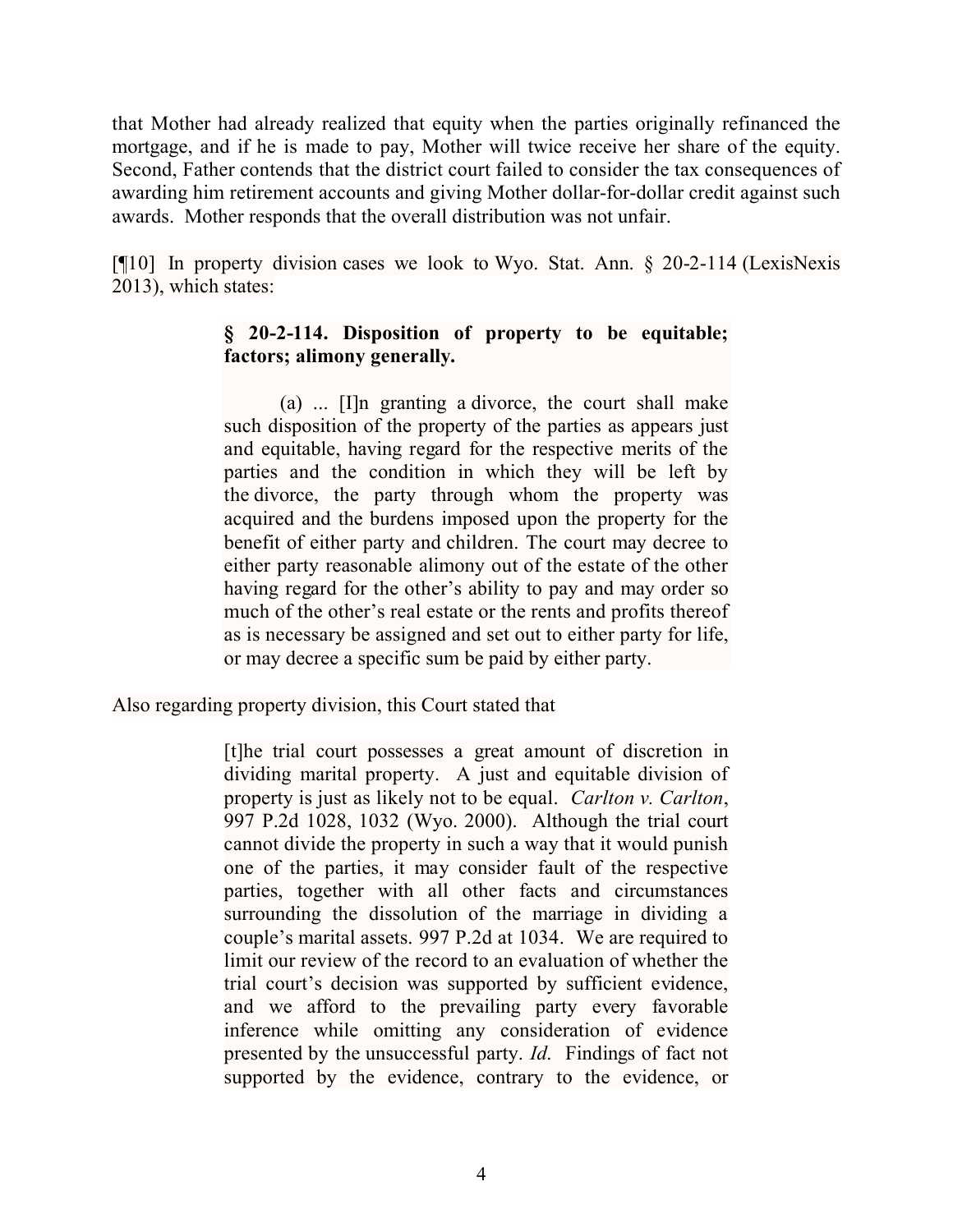against the great weight of the evidence cannot be sustained. *Id*.

*Hall v. Hall,* 2002 WY 30, ¶ 14, 40 P.3d 1228, 1230 (Wyo. 2002).

[¶11] "[O]n appellate review this Court evaluates whether the district court's property division is equitable from the perspective of the overall distribution rather than from a narrow focus on the effects of any particular disposition." *Walters v. Walters,* 2011 WY 41, ¶ 7, 249 P.3d 214, 222 (Wyo. 2011). In the instant case, the divorce decree divides the parties' property as follows:

> 11. Defendant is entitled to the 2010 Suburban, subject to the debt thereon, the EDJ Joint Account in the amount of \$5,534.55, her Roth IRA in the amount of \$6,334.68, Plaintiff's Edward Jones Account in the amount of \$11,217.27 and her Edward Jones Account in the amount of \$33,000.00, totaling \$85,461.50.

> 12. Plaintiff owes Defendant \$135,099.48. The Plaintiff will pay the Defendant the sum of \$3,750.00 per month for thirty-six (36) months starting on the  $10<sup>th</sup>$  of April, 2013 in order to complete this obligation to her. There shall be no interest levied on this obligation. Plaintiff will pay that amount on a monthly basis at the same time the present alimony payment and the child support payment are due. This obligation will not be extinguished by Defendant's remarriage, if any.

> 13. Plaintiff is entitled to the property at 73 Wild Horse Road valued at \$403,100.00, the 2005 GMC Sierra, the 2006 Apex, the new snowmobile, his Roth IRA in the amount of \$62,254.86, his 401(k) in the amount of \$7,617.52, his Roth IRA in the amount of \$34,002.03, his EDJ Profit Sharing account in the amount of \$50,209.78, his Limited Partnership in the amount of \$13,282.18 and his HSA in the amount of \$10,122.91, totaling \$610, 814.28.

[¶12] Looking at the district court's property division as a whole, Mother was awarded \$85,461.50 in marital assets, plus \$135,099.48 in cash due from Father, totaling \$220,560.98. Father was awarded a grand total of \$610,814.28 marital assets and cash.

[¶13] From our careful review of the trial transcript and record, and under the strict edicts of our standard of review, we conclude that the trial court did not abuse its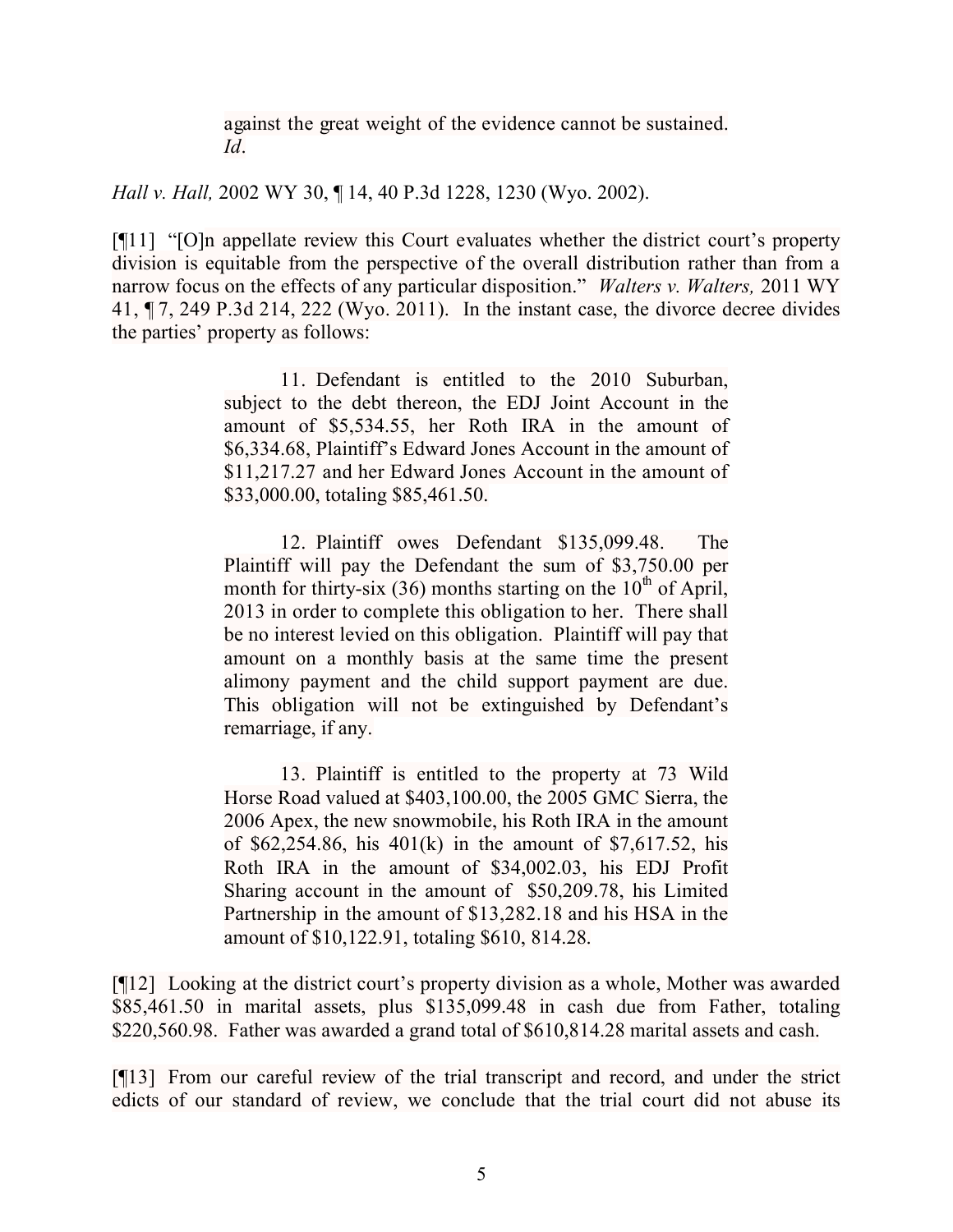discretion. In considering only the evidence of Mother and ignoring the evidence of Father, as our standard of review directs, while granting Mother every favorable inference that can be drawn from the record, we conclude that the district court's property division as a whole, was proper.

## *Alimony*

[¶14] Next, Father takes issue with the district court's alimony award to Mother. Father contends that the court abused its discretion because alimony is designed for a former spouse that is unable to adequately provide for herself. Father insists that the instant case is to the contrary, and because Mother is a CPA, has maintained a tax and bookkeeping practice, and works as her father's accountant, alimony is patently unfair. Mother responds that the district court properly awarded alimony to equalize the disparate property distribution, and that the court was correct in its findings that it would take Mother time to realize her earning potential while caring for the couple's children, and that there is a vast difference in Mother's and Father's earning potential. Mother also points out that Father has the ability to pay.

[¶15] Our discussion in *Belless v. Belless*, 2001 WY 41, ¶ 8, 21 P.3d 749, 751 (Wyo. 2001), is instructive on the alimony issue:

> The purpose of alimony is to provide a post-divorce substitute for the support provided to a spouse during the marriage. *Johnson*, 11 P.3d at 951. It is for the support and maintenance of a former spouse who is unable to adequately provide for himself or herself. *Id.* An award of property is a preferable modern substitute for alimony. *Id.* While in some cases alimony may be a necessity, "under ordinary circumstances it should be recognized that one spouse should not have a perpetual claim on the earnings of the other; that divorce, insofar as possible should sever the ties of the parties and they should begin to start their lives anew." *Grosskopf v. Grosskopf*, 677 P.2d 814, 821 (Wyo. 1984). When alimony is awarded in the absence of a stipulated settlement between the parties, the record must reflect some evidence that alimony, with its special features, is needed. *Johnson*, 11 P.3d at 951. If the intent is to adjust the equities between the parties at the time of the divorce, property division, which may encompass a series of payments, is the preferable method. *Id.*

However, this court has also held on more than one occasion that " 'there are times, of course, when a trial court may see fit to allow a wife less property than her fair share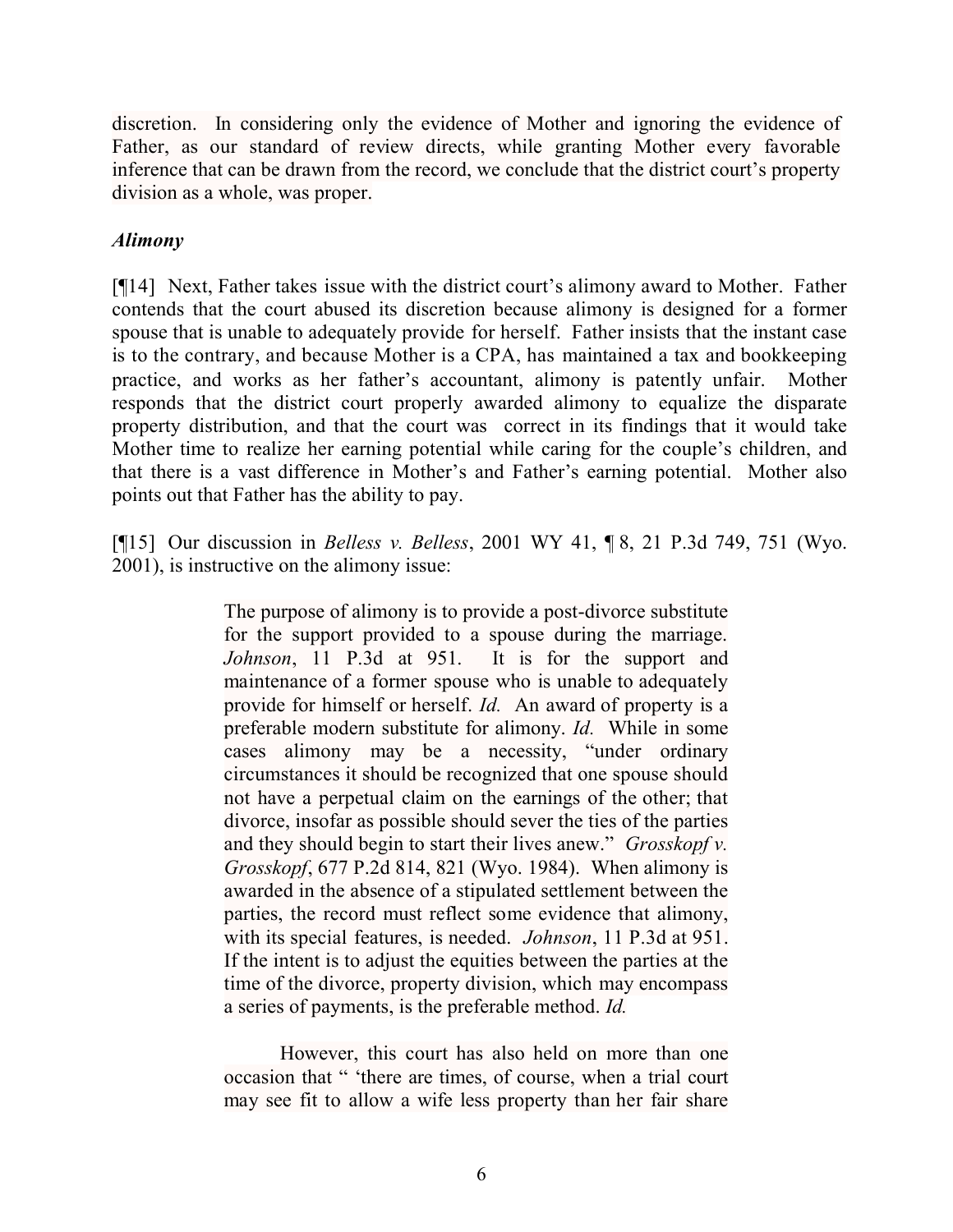would be if property only were involved; and in order to even up the balance, the court may provide for alimony payments.'" *Id.* (quoting *Young v. Young*, 472 P.2d 784, 787 (Wyo. 1970)). We have held that, in determining whether a spouse is entitled to be awarded alimony, the trial court considers objective criteria including "'the ability of the payor spouse to pay and the necessity of support of the payee.'" *Johnson*, 11 P.3d at 950 (quoting *Neville v. Neville*, 8 P.3d 1072, 1073 (Wyo. 2000)).

Here, the trial court stated in pertinent part:

[T]here is little to no way to adjust the division of real and personal property to accommodate potential income differences. … Given the fact that [Mother] will be the primary care giver for the two young children, with no significant business experience or established employment, and the obvious disparate income potential, the Court believes alimony is appropriate. The Court will therefore adopt the asset distribution reflected in Defendant's Exhibit 4 and additionally award alimony in the amount of \$2,000.00 per month for a term of five  $(5)$  years.

The Court believes this amount of spousal support will allow [Mother] to provide for herself for a reasonably short period of time while developing an alternative source of income based on her training. [Father] has demonstrated the ability to pay alimony and the Court finds alimony to be just and equitable considering the condition in which both parties will be left after this divorce. Property settlement is clearly favored in Wyoming, however, the available assets do not provide this Court with the opportunity to place [Mother] in a position to adequately provide for herself, whereas alimony remedies this issue. See *Johnson v. Johnson*, 11 P.3d 948 (Wyo. 2000); *Muller v. Muller*, 838 P.2d 198 (Wyo. 1992).

[¶16] Contrary to Father's assertion that Mother "chose" not to be employed, and that the trial court "rewarded" Mother, our review of the record explains the court's reasoning. Father's monthly income was disproportionate to Mother's, and although she was a licensed CPA, at the time of the divorce she had no significant business experience or established employment. In fact, her license was obtained after the marriage, and before committing to work inside the home she only worked as a full-time CPA for approximately six months during the parties' marriage. Mother attempted to find CPA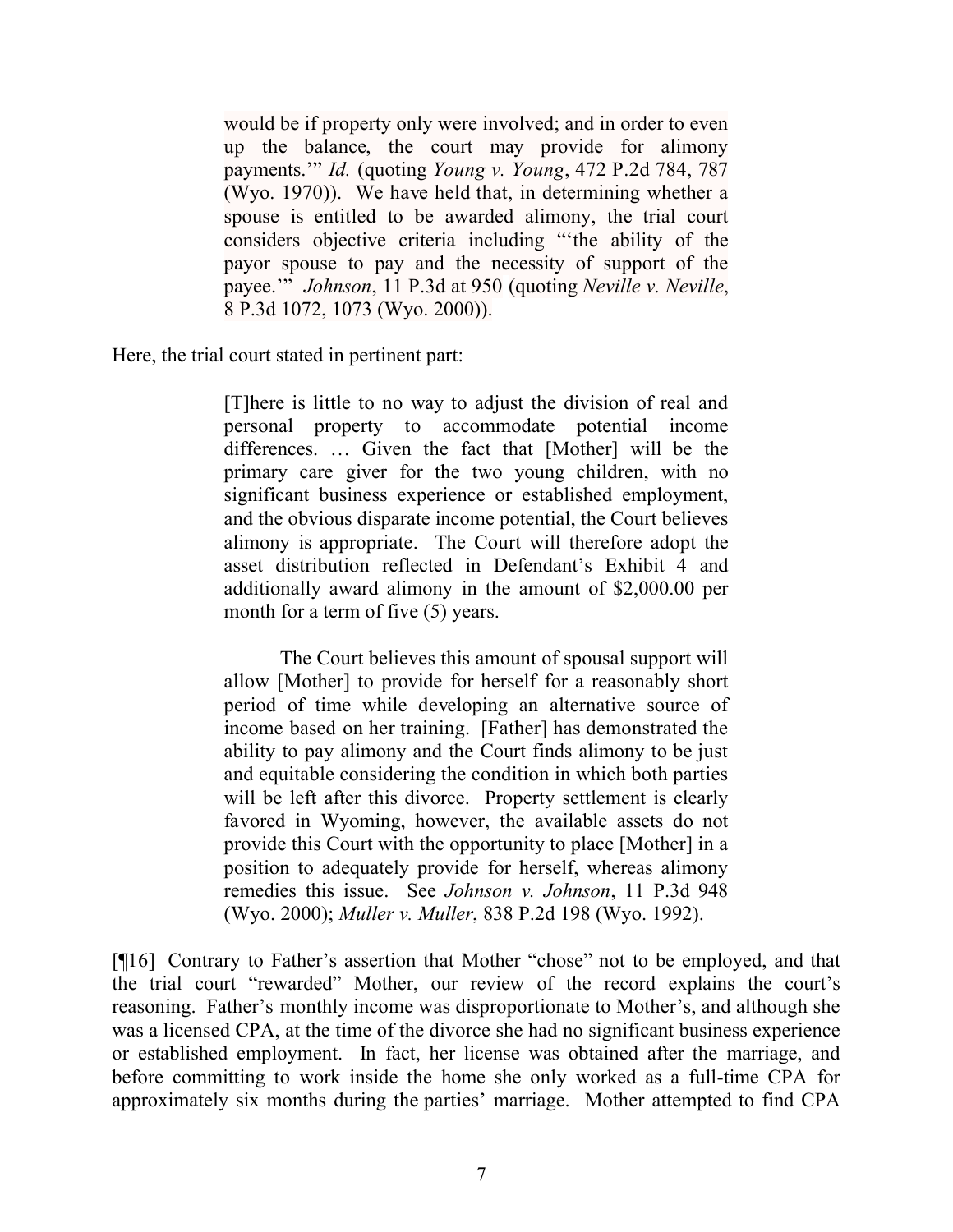work in Cody prior to trial but was not successful. Indeed, as Father points out, Mother's earning potential is there. However, as Mother also correctly points out, it is entirely within the discretion of the trial court to award alimony during a transition period wherein the party requesting alimony may gain special skills, education, **or experience** to enable the party to raise his or her earning capacity. *Hendrickson v. Hendrickson*, 583 P.2d 1265, 1268 (Wyo. 1978). Because of Mother's dedication as a stay-at-home mom the period allowed for alimony allows her to regain her ground as an employable CPA. Last but not least, of course, is Father's ability to pay. Father's monthly income at the time of trial was \$23,670.22 compared to Mother's \$934.41. Trial testimony proved Father had the ability to pay and no evidence from the record suggests otherwise. The trial court smartly tailored its alimony award with all of the above in mind and limited it to five years.

[¶17] Based upon the earning potential of each party we conclude that \$2,000.00 per month for five years is not beyond the bounds of reason. We are not persuaded that the trial court failed to exercise sound judgment or otherwise abused its discretion by providing continuing support to the wife through an award of alimony.

# *Child Support*

[¶18] Father contends that the district court abused its discretion in the calculation of child support by failing to impute income to Mother. Again, Father argues that Mother refuses to work as a CPA in Cody although such work is available and that such work can earn a starting salary of \$50,000.00. Also, Father contends the court erred when it included in his income the \$9,090.91 he paid monthly as part of a business succession plan.

[¶19] While the initial determination of child support amounts is governed by statute, matters concerning child support, including decisions to impute income, are left to the discretion of the district court. *Barrett-Oliver v. Quast,* 2013 WY 71, ¶ 8, 302 P.3d 909, 911 (Wyo. 2013) (quoting *Durham v. Durham,* 2003 WY 95, ¶ 8, 74 P.3d 1230, 1233 (Wyo. 2003)).

[¶20] Pursuant to Wyo. Stat. Ann. § 20-2-307(b) (LexisNexis 2013):

(b) A court may deviate from the presumptive child support established by W.S. 20-2-304 upon a specific finding that the application of the presumptive child support would be unjust or inappropriate in that particular case. In any case where the court has deviated from the presumptive child support, the reasons therefor shall be specifically set forth fully in the order or decree. In determining whether to deviate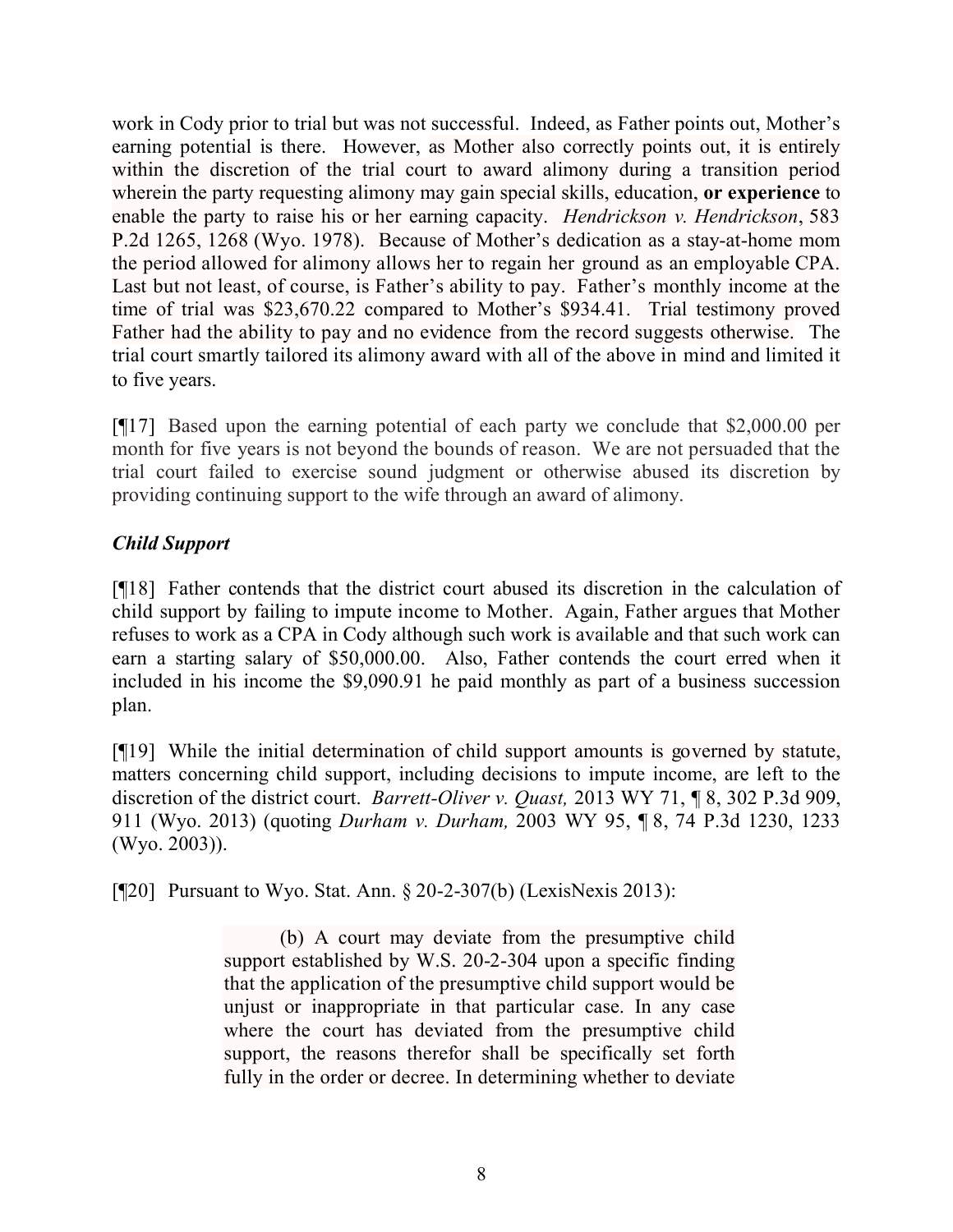from the presumptive child support established by W.S. 20-2- 304, the court shall consider the following factors:

> . . . . (xi) Whether either parent is voluntarily unemployed or underemployed. In such case the child support shall be computed based upon the potential earning capacity (imputed income) of the unemployed or underemployed parent. In making that determination the court shall consider:

> > (A) Prior employment experience and history;

(B) Educational level and whether additional education would make the parent more self-sufficient or significantly increase the parent's income;

(C) The presence of children of the marriage in the parent's home and its impact on the earnings of that parent;

(D) Availability of employment for which the parent is qualified;

(E) Prevailing wage rates in the local area;

(F) Special skills or training; and

(G) Whether the parent is realistically able to earn imputed income.

[¶21] The first step in calculating child support is determining the parents' respective monthly net incomes. *Lauderman v. State*, 2010 WY 70, ¶ 7, 232 P.3d 604, 607 (Wyo. 2010)."Income" and "net income" are defined in Wyo. Stat. Ann. § 20-2-303(a) (LexisNexis 2013) as:

> (ii) "Income" means any form of payment or return in money or in kind to an individual, regardless of source. Income includes, but is not limited to wages, earnings, salary, commission, compensation as an independent contractor, temporary total disability, permanent partial disability and permanent total disability worker's compensation payments, unemployment compensation, disability, annuity and retirement benefits, and any other payments made by any payor, but shall not include any earnings derived from overtime work unless the court, after considering all overtime earnings derived in the preceding twenty-four (24) month period, determines the overtime earnings can reasonably be expected to continue on a consistent basis. In determining income, all reasonable unreimbursed legitimate business expenses shall be deducted. Means tested sources of income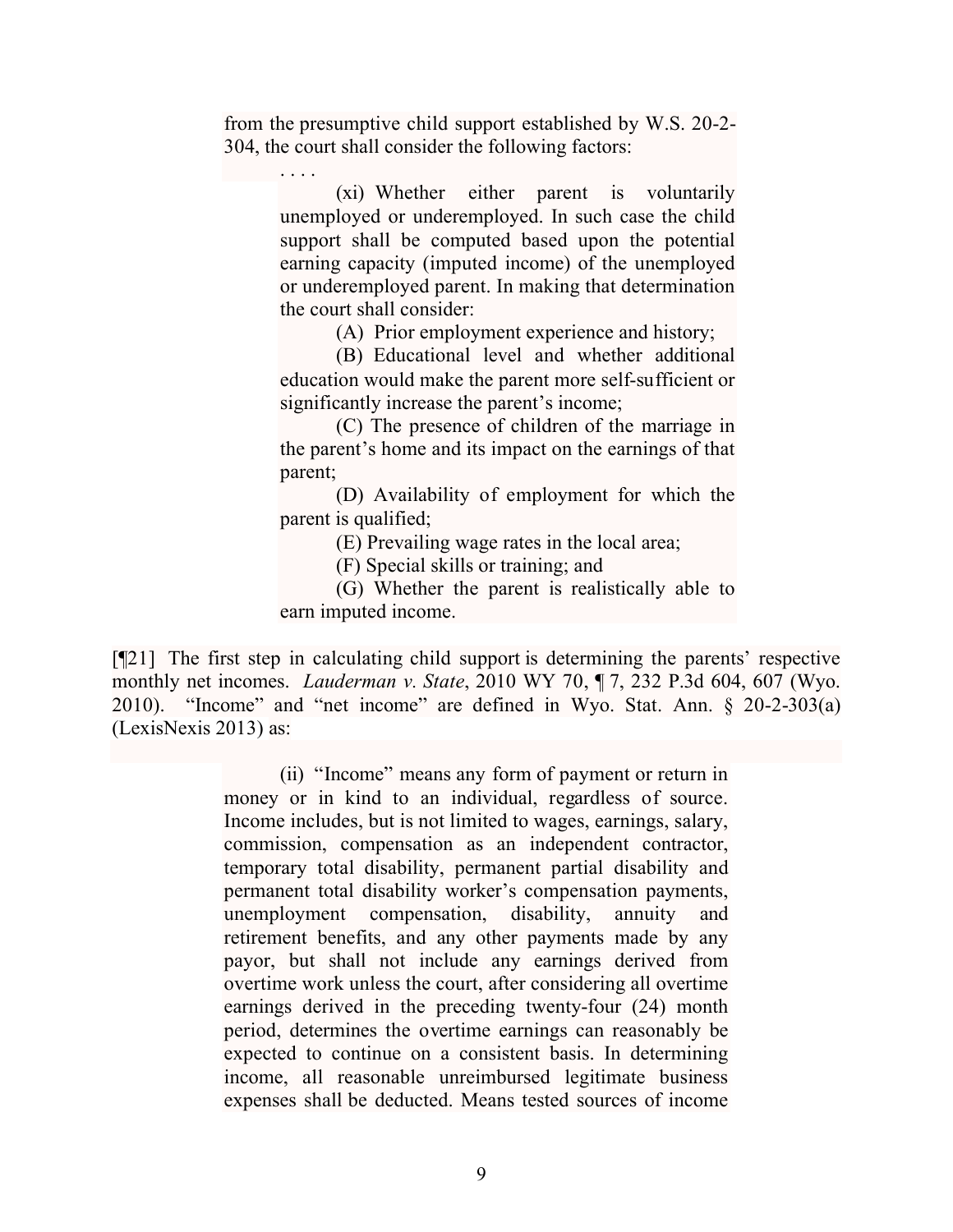such as Pell grants, aid under the personal opportunities with employment responsibilities (POWER) program, supplemental nutrition assistance program and supplemental security income (SSI) shall not be considered as income. Gross income also means potential income of parents who are voluntarily unemployed or underemployed**;**

(iii) "Net income" means income as defined in paragraph (ii) of this subsection less personal income taxes, social security deductions, cost of dependent health care coverage for all dependent children, actual payments being made under preexisting support orders for current support of other children, other court-ordered support obligations currently being paid and mandatory pension deductions. Payments towards child support arrearage shall not be deducted to arrive at net income[.]

[¶22] With these principles in mind the trial court analyzed Mother's work experience and history, as well as her education level and skill. Given that she obtained her license and then promptly had children and became a stay-at-home mom for almost eight years, her work experience was limited. However, as Father points out, her education level and skill remain. Yet, to comport with  $\S 20-2-307(b)(xi)(C)$ , the trial court took into consideration the children still living in Mother's home and how that impacted her ability to work. Father presented little to no evidence at trial to support his argument that deviation was appropriate in this case, pursuant to  $\S 20-2-307(b)(xi)(D)$  (availability of employment) or  $\S 20-2-307(b)(xi)(E)$  (prevailing wage rates). Certainly, any evidence Father did present did not meet his burden.

[¶23] Father also claims that the trial court improperly calculated his net income by including a monthly succession plan payment that amounted to \$9,090.91 per month. In its calculations, the district court utilized Father's financial affidavit that he submitted to the court after trial on November 30, 2012. There, Father declared his net monthly income to be \$14,469.53. In the "voluntary deductions" section, he included the \$9,090.91 he paid for the business succession payment. In its calculation the district court added that amount back into Father's net monthly income, as well as other voluntary deductions Father made for Flex Benefit Plan, Disability Insurance, Life Insurance, and AD&D, for a net monthly income total for child support purposes of \$23,670.22.

[¶24] The trial court did add those amounts back into Father's net income and in doing so, explained itself. The court stated in its decision letter that it decided to add back in the succession plan payment because testimony at trial indicated that the payment was going to end very soon, with only \$57,142.84 left to be paid. This amounted to less than six months of making the succession plan payment. The court concluded that after that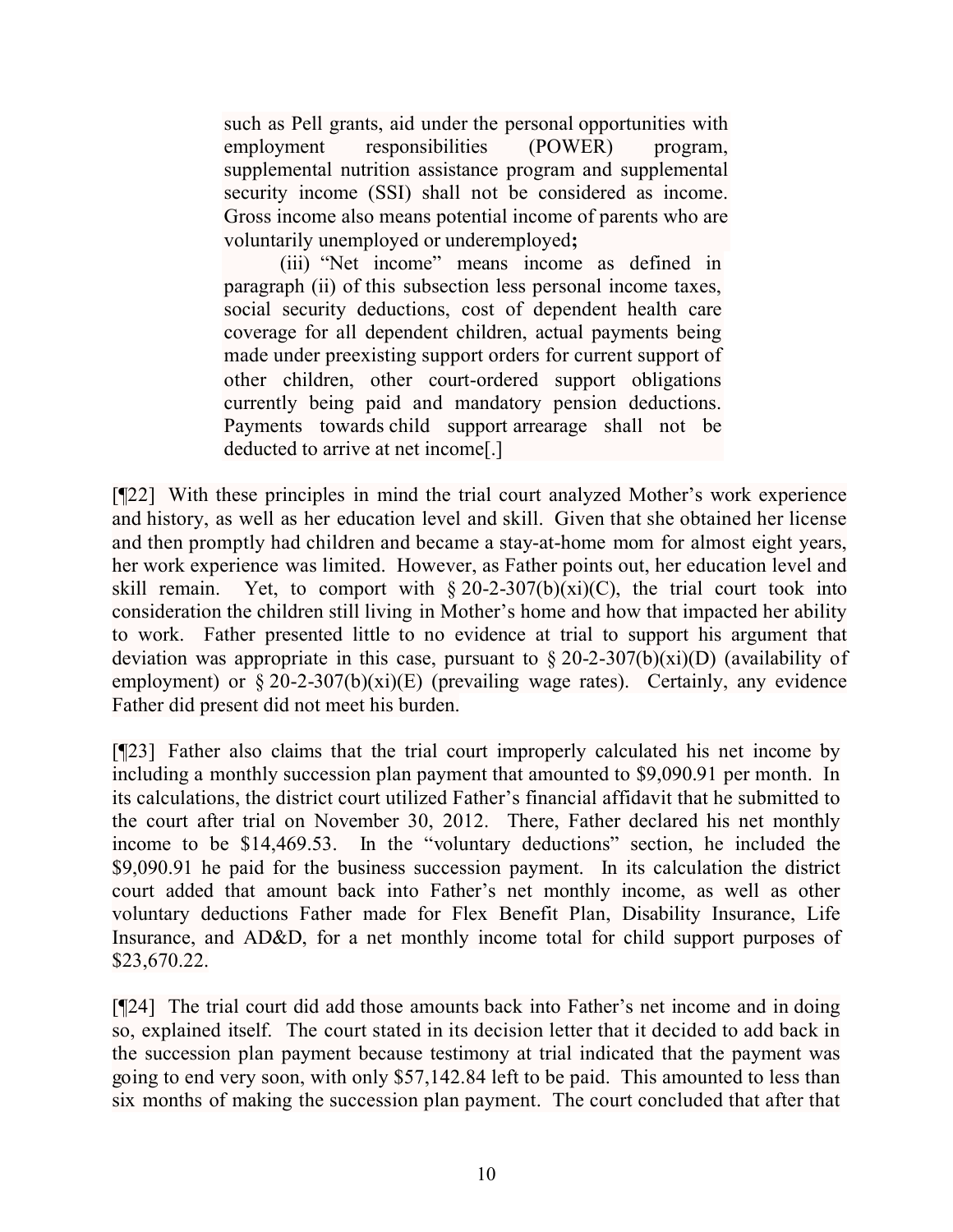six-month period Father's income would then rise to \$23,670.22. The evidence presented at trial, taken in the light most favorable to Mother, supports the trial court's conclusion. We can find no abuse of discretion by the trial court

## *Custody and Visitation*

[¶25] The trial court's decision regarding custody and visitation of the two minor children was also an issue for Father. He argues on appeal that he took "the high road" and complimented Mother's parenting at trial whereas Mother and her witnesses said "nothing good" about him. He specifically challenges the district court's decision to give little weight to evidence from his custody evaluator, Dr. Dee Woolsten. The doctor opined that Father should receive custody (although Father only sought joint custody). Mother agrees with the court's decision, and notes that shared custody is disfavored when the parties are unable to communicate, as is the situation in the instant case.

[¶26] As we have consistently articulated, "This Court … does not reweigh evidence. Instead, we view the facts in the light most favorable to the prevailing party." *Hayzlett v. Hayzlett*, 2007 WY 147, ¶ 8, 167 P.3d 639, 642 (Wyo. 2007). In child custody determinations the district court must base its decision on the factors articulated in Wyo. Stat. Ann. § 20-2-201(a) (LexisNexis 2013), which provides:

> (a) In granting a divorce, separation or annulment of a marriage or upon the establishment of paternity pursuant to W.S. 14-2-401 through 14-2-907, the court may make by decree or order any disposition of the children that appears most expedient and in the best interests of the children. In determining the best interests of the child, the court shall consider, but is not limited to, the following factors:

> > (i) The quality of the relationship each child has with each parent;

> > (ii) The ability of each parent to provide adequate care for each child throughout each period of responsibility, including arranging for each child's care by others as needed;

(iii) The relative competency and fitness of each parent;

(iv) Each parent's willingness to accept all responsibilities of parenting, including a willingness to accept care for each child at specified times and to relinquish care to the other parent at specified times;

(v) How the parents and each child can best maintain and strengthen a relationship with each other;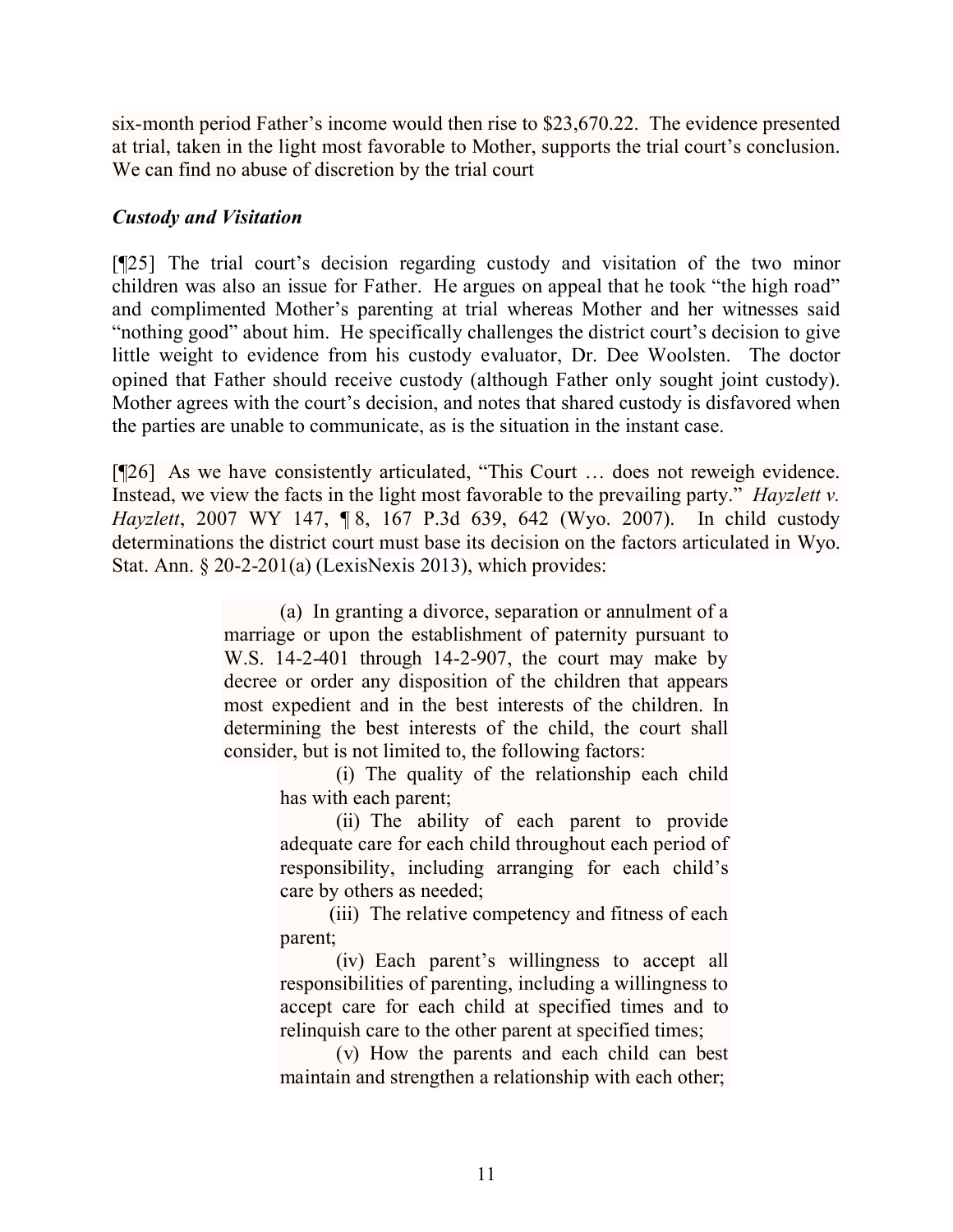(vi) How the parents and each child interact and communicate with each other and how such interaction and communication may be improved;

(vii) The ability and willingness of each parent to allow the other to provide care without intrusion, respect the other parent's rights and responsibilities, including the right to privacy;

(viii) Geographic distance between the parents' residences;

(ix) The current physical and mental ability of each parent to care for each child;

(x) Any other factors the court deems necessary and relevant.

No single factor is determinative. *Hayzlett*, ¶ 10, 167 P.3d at 642. In fact, depending on the case, different factors will present a greater need for emphasis. The one constant is that the resolution must be in the best interests of the children in that particular family. *Id*. Indeed, custody is a "life-altering decision." *Reavis v. Reavis,* 955 P.2d 428, 431 (Wyo. 1998). To that end*,* we have said:

> To determine whether a district court has abused its discretion, we must rely on the district court's articulation of the factors which were considered and how those factors support its conclusions.

> > To play fair, a trial judge relying on discretionary power should place on record the circumstances and factors that were crucial to his determination. He should spell out his reasons as well as he can so that counsel and the reviewing court will know and be in a position to evaluate the soundness of his decision.

Maurice Rosenberg, *Judicial Discretion of the Trial Court*, *Viewed From Above*, 22 Syracuse L. Rev. 635, 665-66 (1971). Unfortunately, we are provided scarce explanation for the custody arrangement ordered in this case; one which substantially deviates from the requests of the parties and is unique to the experience of this court.

*Id.*, 955 P.2d 431-32.